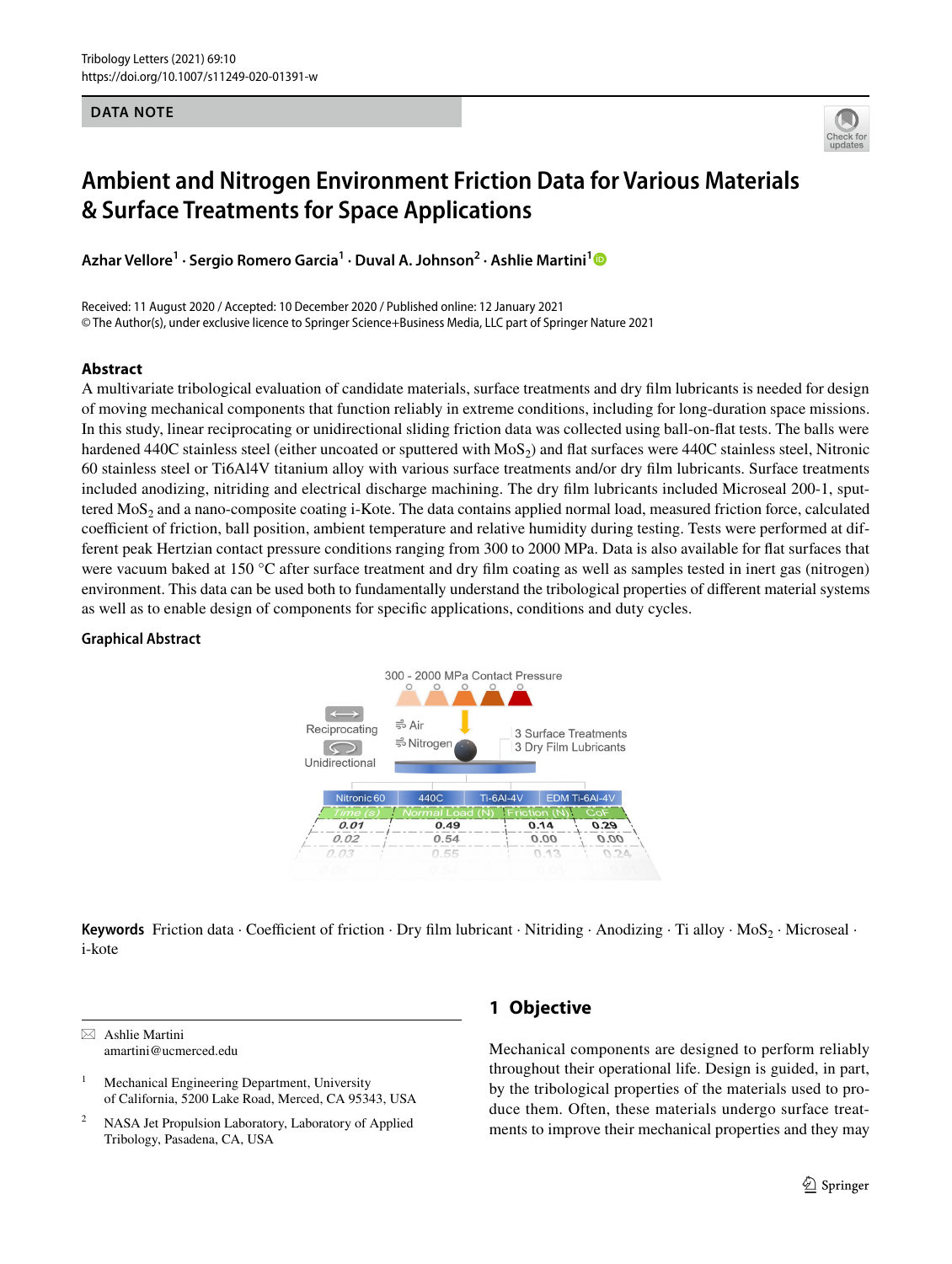<span id="page-1-0"></span>**Table 1** Surface treatments and dry flm lubricants with the corresponding vendors

|                 | Surface treatment     | Dry film lubricant  | Vendor                                |
|-----------------|-----------------------|---------------------|---------------------------------------|
| MS 200-1        |                       | Microseal 200-1     | <b>E/M Coating Services</b>           |
| i-Kote          |                       | i-Kote              | Tribologix Inc                        |
| $MoS_{2}$       |                       | Sputtered $MoS_{2}$ | Hohman Plating &<br>Manufacturing Inc |
| Danco Type 2    | Anodizing             | -                   | Danco Anodizing                       |
| Tiodize Type II | Anodizing             | -                   | Tiodize Co., Inc.                     |
| Tiodize Type IV | Anodizing (with PTFE) |                     | Tiodize Co., Inc.                     |

be coated with dry film lubricants for efficient operation, particularly in extreme conditions where liquid lubricants are not feasible [[1](#page-4-0)].

Efficient operation is particularly critical in space applications where service or replacement of parts is not possible. For such applications, the tribological performance of various candidate materials, surface treatments and dry flm lubricants have to be evaluated to identify optimal design strategies [[2](#page-4-1), [3\]](#page-4-2). Tribological performance evaluation involves sliding between diferent materials with various surfaces of interest and measuring the friction force. The change in coefficient of friction  $(CoF)$  over time during sliding can help identify the best candidate for a given set of operating conditions and duty cycles. Such data can also provide fundamental insight into the tribological behavior of various materials [\[4](#page-4-3)].

In this study, we collected friction performance data for diferent substrate materials including 440C stainless steel, Nitronic 60 stainless steel and titanium alloy (Ti6Al4V), sliding against 440C stainless steel ball (uncoated or sputter coated with  $MoS<sub>2</sub>$ ). Substrates underwent different surface treatments, including anodizing (with or without PTFE impregnation) nitriding and electrical discharge machining. Some were coated with dry flm lubricants, including Microseal 200-1, sputtered  $MoS<sub>2</sub>$  and i-Kote. Corresponding vendor information is shown in Table [1.](#page-1-0) Some friction tests were performed in inert gas environment (nitrogen) or after baking the samples in vacuum at 150 °C for one hour.

## **2 Data Uniqueness**

The data reported here was collected to study the performance of diferent types of surface treatments and dry flm lubricants on various substrates in both ambient and inert gas environments for space applications. An inert gas environment is typically used as a proxy for the vacuum of space in tribological studies. Testing in inert gas entailed designing and fabricating a custom enclosure that was retroftted on to the tribometer instrument with sensors to monitor ambient temperature, humidity and oxygen concentration. Data collection also involved fabrication of custom test specimen that were processed using a variety of commercially available techniques provided by multiple diferent companies and performing tribological experiments across a range of operating parameters and environments. Running such experiments, particularly with the material and surface treatments studied here, is both expensive and labor-intensive. This data may be valuable to anyone considering corrosion resistant, anti-galling surface treatments and tribologically superior dry flm lubricants in their mechanical components, particularly for space applications.

<span id="page-1-1"></span>

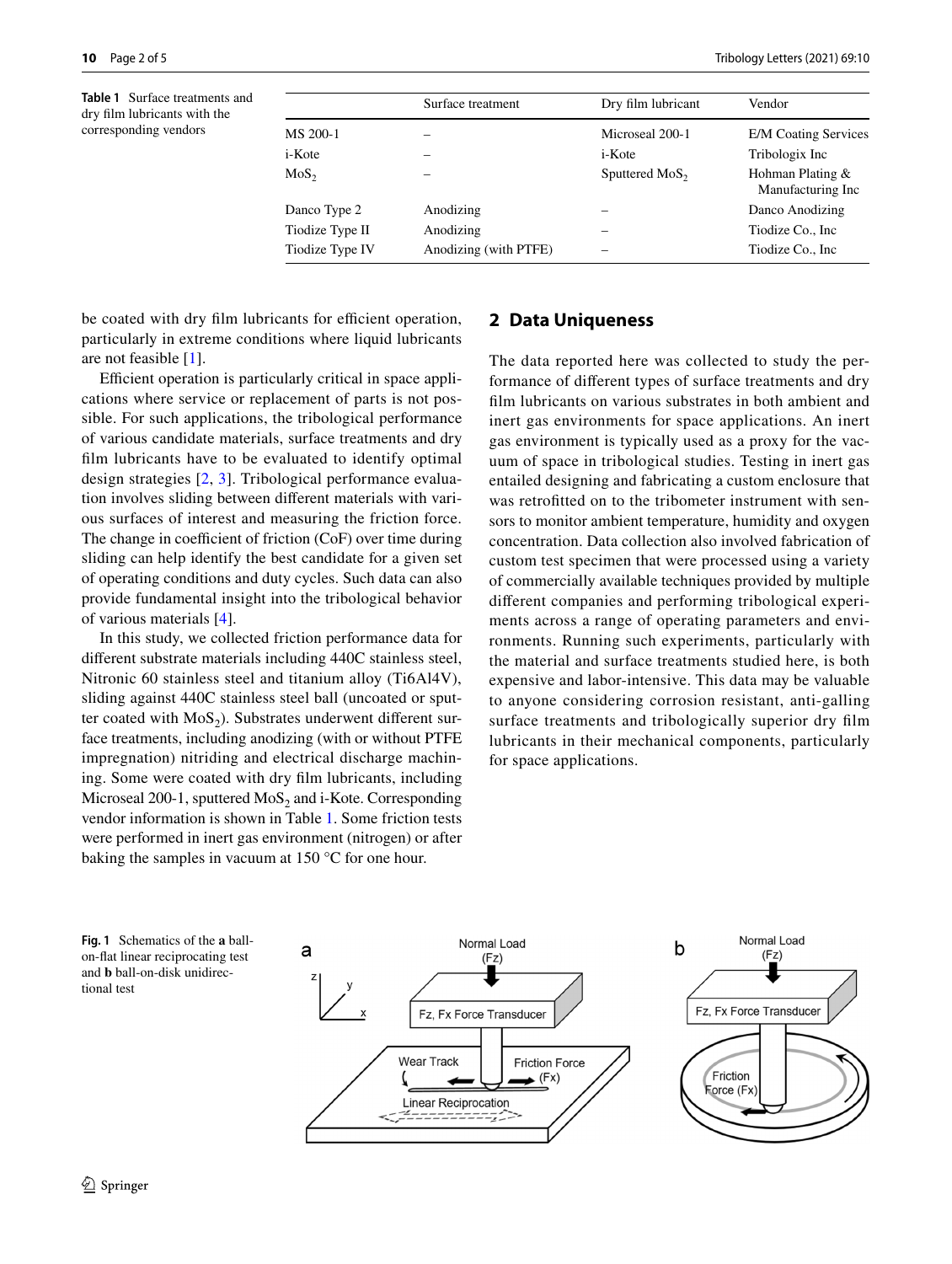## **3 Methodology**

#### **3.1 Test Conditions**

Tribological testing to measure friction and wear was performed using an Rtec Instruments Multifunction tribometer, modifed to include a custom enclosure that enabled testing in inert gas environments. Linear reciprocating and unidirectional sliding tests were performed to measure CoF with ball-on-fat and ball-on-disk set-ups using modifed ASTM G-133 and ASTM G99-17 standard procedures, shown schematically in Fig. [1a](#page-1-1) and b, respectively.

Most tests were performed at room temperature (22 °C) and ambient air conditions with relative humidity between 30 and 50% and some tests were performed in dry nitrogen environment at room temperature and relative humidity<5% and oxygen concentration  $< 0.4\%$ . The test parameters in the reciprocating tests were 10 mm stroke length,  $0.5$  mms<sup>-1</sup> sliding speed and applied loads corresponding to calculated peak Hertzian contact pressures of 300, 500, 800, 1100 and 2000 MPa. In the unidirectional tests, the sliding speed was 1000 mms−1 at 300 MPa and 100 mms−1 at 1100 MPa contact pressure.

#### **3.2 Materials**

Flat or disk specimens with diferent substrate materials and surface treatments were tested. The substrate was stainless steel (440C or Nitronic 60) or titanium alloy Ti6Al4V. The Ti6Al4V alloy was either machine cut (referred to as 'Ti6Al4V') or electrical discharge machining (EDM) cut (referred to as 'EDM Ti6Al4V'). Some surface and mechanical properties of these substrates are shown in Table [2.](#page-2-0) The surface roughness of the substrates before treatment or DFL coating was measured to be ~130 nm using contactmode proflometry and the roughness of the tested surfaces (reported in the Overview spreadsheet) was measured using interferometry. The surface treatments included in this study were nitriding and anodizing, and the dry flm lubricants tested were sputtered  $MoS<sub>2</sub>$ , Microseal 200-1 or i-Kote. The anodized surfaces were fabricated by two diferent vendors Danco (Type 2 anodizing) or Tiodize (Type II and Type IV anodizing). Representative images of these samples are shown in Fig. [2](#page-2-1).



<span id="page-2-1"></span>**Fig. 2** Photos of the samples tested in this study: **a** 440C with MS 200-1, **b** Nitronic 60, **c** Nitronic 60 with MS 200-1, **d** EDM Ti6Al4V with MoS<sub>2</sub>, **e** Anodized Ti6Al4V (Danco Type 2), **f** Nitrided Ti6Al4V, **g** Anodized Ti6Al4V (Tiodize Type II), **h** Anodized Ti6Al4V (Tiodize Type IV), **i** Ti6Al4V with i-Kote, **j** 440C with i-Kote, **k** Ti6Al4V, and **l** Ti6Al4V with MS 200-1

<span id="page-2-0"></span>**Table 2** Substrate material properties

| Substrate   | Rockwell hardness | Elastic modulus (GPa) | Poisson's ratio |
|-------------|-------------------|-----------------------|-----------------|
| 440C        | $C45-50$          | 200                   | 0.28            |
| Nitronic 60 | B85               | 180                   | 0.30            |
| Ti6Al4V     | C <sub>35</sub>   | 110                   | 0.31            |
| EDM Ti6Al4V | C <sub>35</sub>   | 110                   | 0.31            |
|             |                   |                       |                 |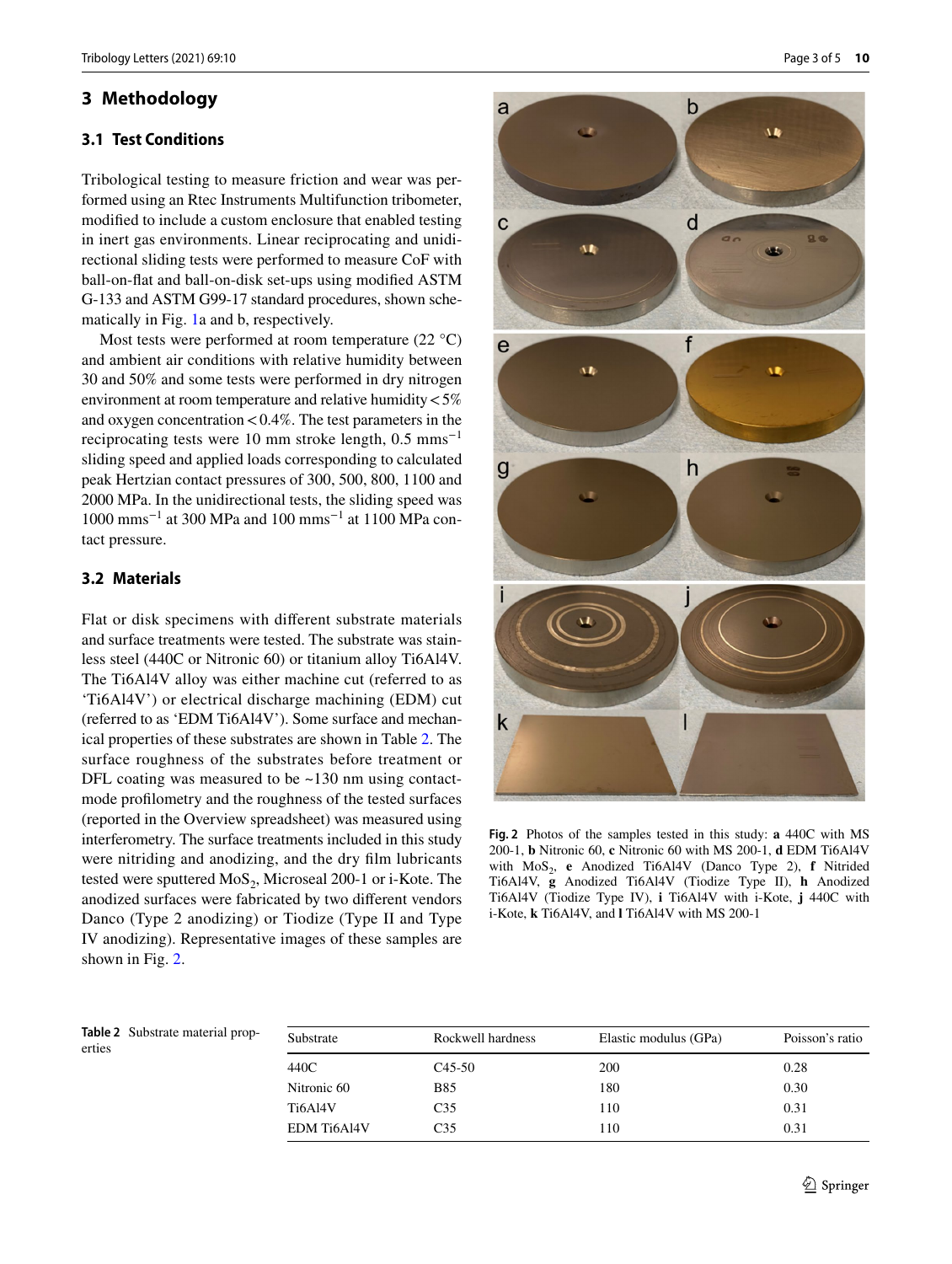

<span id="page-3-0"></span>**Fig. 3** CoF plot from a linear reciprocating test showing raw and processed data

440C stainless steel balls of diameter 4.76 mm (3/16 inch) or 9.53 mm (3/8 inch) and Rockwell C60 hardness (with and without sputtered  $MoS<sub>2</sub>$ ) were used as the counter-body.

#### **3.3 Friction Data Processing**

The available fles contain raw (reciprocating and unidirectional tests) and post-processed (reciprocating tests) data. Post-processing was done in the case of reciprocating tests to correct for friction force bias that occurs due to misalignment between the force transducer and the sample surface. This misalignment is typically a result of changes in surface topography during sliding or machining imperfections. Misalignment induced friction force measurement uncertainties can be minimized by averaging the absolute friction force from the forward and backward motion of the ball on the sample [[5\]](#page-4-4). Averaging and data smoothing was accomplished using a moving mean and Bartlett window [\[6](#page-4-5)] size of~8000 data points with a boundary handler. Although the Bartlett window function can result in discontinuities at the beginning and end of the data, the general CoF trend is not afected, as shown in the example in Fig. [3.](#page-3-0)

#### **4 Data Description**

The data sets contain applied normal load, measured friction force, calculated CoF, position of the ball, ambient temperature and relative humidity during testing. The column headers corresponding to each parameter are listed below in the order of appearance in the data fle.

- 1. Step Tribometer program step
- 2. Timestamp Time of recording of data
- 3. RecipeStep Tribometer program step
- 4. DAQ.Fz (N) Normal load in N
- 5. DAQ.Fx (N) Friction force in N
- 6. DAQ.COF $()$  Coefficient of friction
- 7. XYZ.X Position (mm) or Rotary.Position (rev) Absolute position of ball along the wear track in mm (for reciprocating tests) or absolute angular displacement of the fat disk in terms of number of revolutions (for unidirectional tests)
- 8. RTC.Temperature (°C) Ambient temperature in degrees Celsius
- 9. RTC.RH  $(\%)$  Relative humidity of ambient air

Headers 'Step' and 'RecipeStep' (1 and 3) both refer to the programming step the tribometer is executing at the time of recording. For example, the reciprocating sliding tests were performed by the tribometer in two steps. In the 1st step, the ball was moved towards the substrate until the desired normal load was attained. In the 2nd step, sliding was performed, and the friction force was measured. So, the COF data in the Step/RecipeStep 1 is to be disregarded for sliding friction performance. Similarly, the unidirectional tests were performed in two steps: Step 1 was rotating the disk at set RPM and Step 2 was loading the ball. However, note that only Step 2 data was recorded in unidirectional tests. Header 'Timestamp' starts from zero in each step and represents the time in seconds at which the data was recorded. Headers with 'DAQ' prefx (4,5 and 6) correspond to normal force (Fz), friction force (Fx) and CoF measured and calculated from the force sensors. Header 'XYZ.X' (7), only present in case of linear reciprocating tests, refers to the absolute position of ball along the wear track at any given

<span id="page-3-1"></span>**Table 3** Overview of data fles grouped by substrate material

| Label      | Name of data file/data set | File extension | Data repository and identifier<br>(DOI or accession number) |
|------------|----------------------------|----------------|-------------------------------------------------------------|
| File 1     | Overview.xlsx              | .xlsx          | https://doi.org/10.6071/M33M4Q                              |
| Data Set 1 | Nitronic <sub>60.zip</sub> | .zip           | https://doi.org/10.6071/M33M4Q                              |
| Data Set 2 | $440C$ .zip                | .zip           | https://doi.org/10.6071/M33M4Q                              |
| Data Set 3 | Ti6Al4V.zip                | .zip           | https://doi.org/10.6071/M33M4Q                              |
| Data Set 4 | EDM Ti6Al4V.zip            | .zip           | https://doi.org/10.6071/M33M4O                              |
|            |                            |                |                                                             |